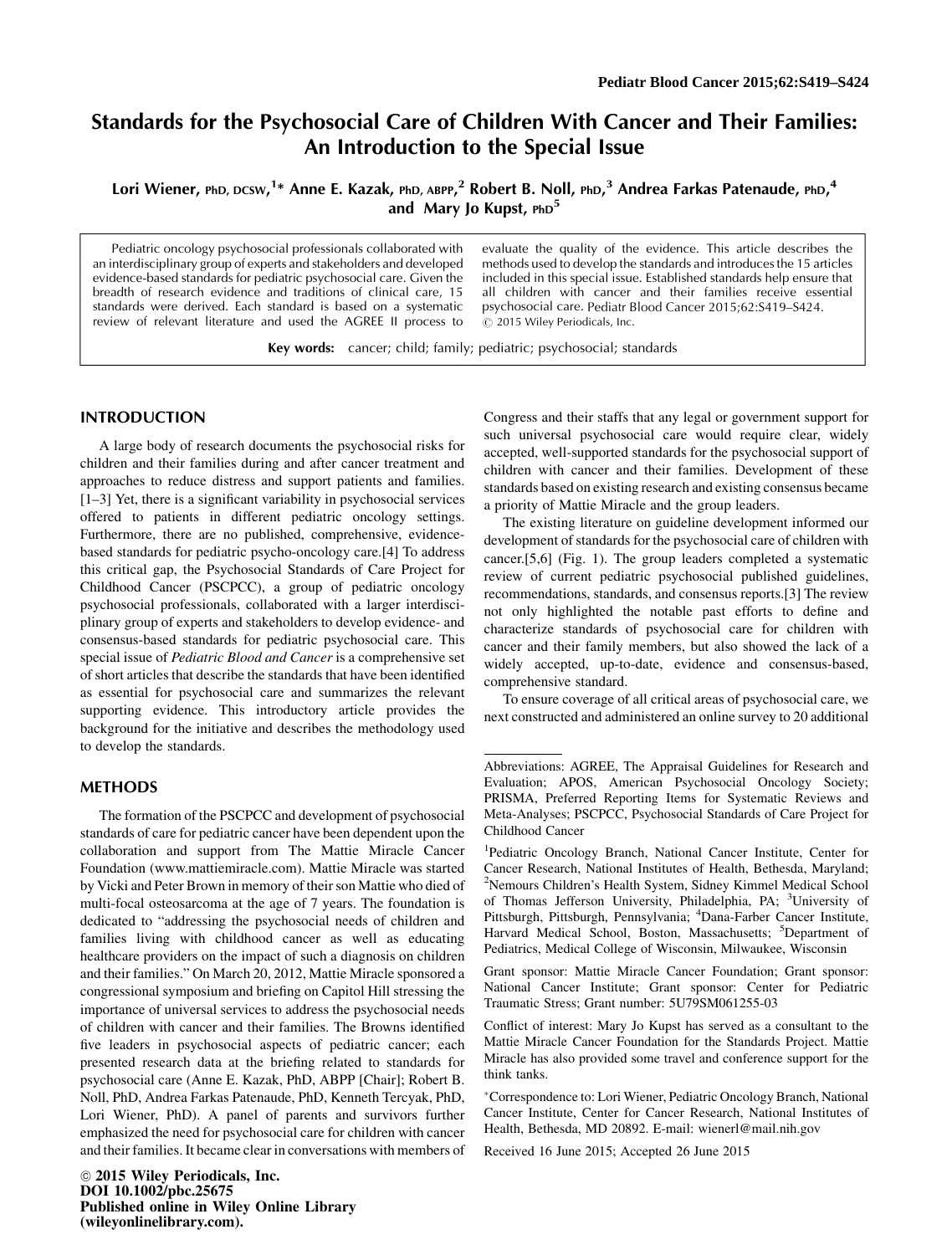

Fig. 1. Phases in the development of standards for the psychosocial care of children with cancer and associated tasks.

psycho-oncology experts across a range of clinical and geographic settings, asking the following questions: (1) What are the five most important issues that we should know about families in order to provide optimal psychosocial care?; (2) What are the most essential services/interventions that should be provided to families throughout the cancer treatment trajectory?; (3) In your setting, what do administrators need to know about psychosocial services that should (and could) be provided to all families and are not currently available or need improvement?; (4) Please list up to five challenges to developing and implementing psychosocial standards/guidelines; and (5) What are some of the most innovative and/or effective ways you or others have discussed or utilized to implement psychosocial care? Three independent psychosocial clinicians reviewed the survey data. Consensus was obtained to define five distinct critical areas wherein standards are needed for satisfactory provision of psychosocial care for children with cancer. These are as follows: (1) Assessment of Child and Family Well-Being and Emotional Functioning; (2) Neurocognitive Status; (3) Psychotherapeutic Interventions; (4) School Functioning; and (5) Communication, Documentation, and Training of Psychosocial Services.

The PSCPCC held two in-person meetings ("think tanks"), each at an annual meeting of the American Psychosocial Oncology Society (APOS) with the sponsorship of Mattie Miracle (travel and logistics) and APOS (meeting space). Between these meetings, PSCPCC held monthly teleconferences focused on organizing reviews of literature in these five areas.

The first think tank meeting occurred on February 14, 2013. In attendance were 20 experts in the field of adult and pediatric psycho-oncology from the majority of relevant professional groups (oncology, psychiatry, psychology, social work, and nursing) and four parent stakeholders. The purpose of the meeting was to determine the scope of the standards and to reach agreement about elements of essential, high-quality psychosocial care that can be

Pediatr Blood Cancer DOI 10.1002/pbc

implemented in all pediatric oncology settings. Using Livestrong's criteria for an Essential Element of care,[7] it was decided that each proposed standard would be evaluated for its "positive impact on quality of life for all cancer patients and their family members," and potential for utilization in a wide variety of settings. Further, each element required documented support from an existing behavioral science evidence base. Recognizing that a strong evidence base did not exist for some elements of psychosocial care, alternative sources of data that clearly described services widely utilized and are valued by a consensus of the provider community and which could be evaluated in future research were also viewed as providing an acceptable basis for inclusion of a standard of care.

During the think tank, each of the five groups reviewed qualitative data from our online survey and contributed their clinical knowledge and understanding of the supporting literature to make recommendations for elements considered "essential" for psychosocial care in their domain. This was followed by a consensus session wherein all meeting participants reviewed recommendations from the individual working groups. At the conclusion of the meeting, 25 Essential Elements for the psychosocial care of children with cancer and their families were identified.

In the year between the two think tank meetings, working groups were charged with investigating and critiquing the related professional literature to determine whether there was sufficient and compelling evidence or consensus to support each of the essential recommendations generated during the think tank. Leaders from the working groups invited additional interdisciplinary experts and stakeholders to join their groups, as needed. During the first 6 months, the working groups held monthly conference calls wherein they reviewed inclusion and exclusion criteria for their individual literature reviews; conducted systematic literature searches; and identified and defined additional clinical issues not previously noted. The working groups also documented and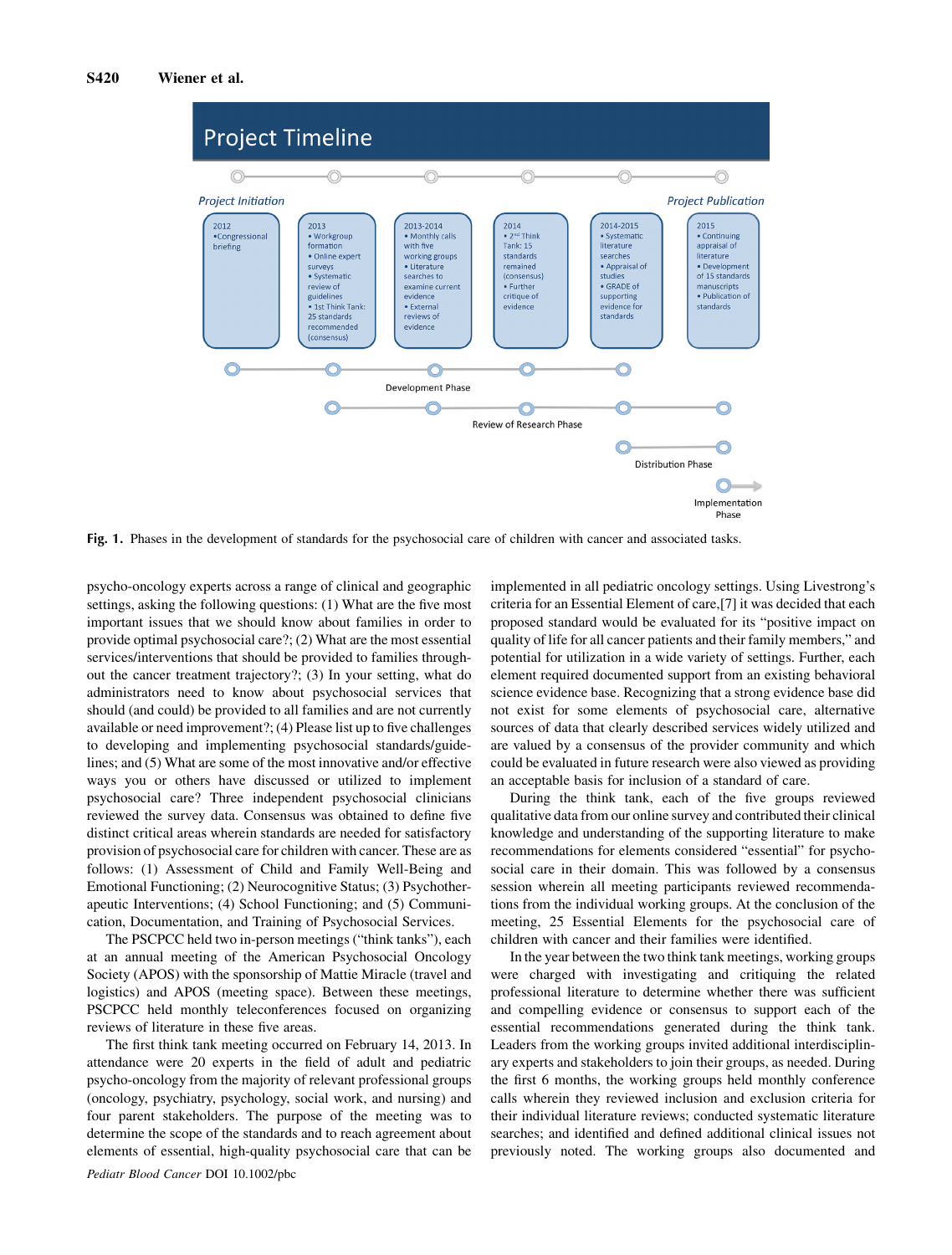critiqued available evidence. Each group decided whether they had agreement about whether an explicit link existed between each recommendation and the related evidence, including the potential barriers to implementation of the standard. During the next 6 months, tables of evidence were created and the quality of the literature was rated. To avoid the risk of bias, experts in the field reviewed each other's content and informed a second review and/or revision of the standard. This process continued until no new revisions were recommended.

The Appraisal Guidelines for Research and Evaluation (AGREE II)[5] were used by each group to rate the evidence for their standard. We specifically addressed the following areas: Identification of Target Population; Essential Element, Rationale, Key Evidence, Literature Search Strategy, Organizational Barriers, Response to Barriers, and Literature Cited. Using a rating form, each working group sent their findings to non-member experts who had agreed to review the interim guidelines to determine whether the evidence supported the recommended standard (Table I). Data from the five working groups were combined into a single document that formed the basis for discussion at the second think tank meeting.

Throughout the year, there was a conscious effort to include representation from multiple relevant disciplines within the working groups. Consequently, the working groups consisted of 22 psychologists, three psychiatrists, five social workers, one advanced practice nurse, and two oncologists from the United States, Canada, and the Netherlands and five parent advocates. The working groups also represented members from numerous professional groups: American Psychosocial Oncology Society (APOS), International Psychosocial Oncology Society (IPOS), International Society of Paediatric Oncology (SIOP), Children's Oncology Group (COG), Association of Pediatric Oncology Social Workers (APOSW), Society of Pediatric Psychology (SPP, Division 54 of the American Psychological Association [APA]), Association of Pediatric Hematology/Oncology Nurses (APHON), American Academy of Child and Adolescent Psychiatry (AACAP), Association for Psychological Science (APS), and the Association of Pediatric Hematology Oncology Education Specialists (APHOES).

The second PSCPCC think tank was held on February 13, 2014, in Tampa, Florida. In attendance were 15 of the participants from the initial meeting and four additional experts with specific clinical and research expertise in areas not previously represented. Each of the 25 recommendations was further evaluated in connection to the related evidence. During this meeting, each standard was reviewed and rated by a different working group than the one that had created the standard. Working groups each included a pediatric oncologist, psychiatrist, psychologist, social worker, and a parent or survivor stakeholder. Working group members reviewed each individual standard, the corresponding evidence table, external reviews, and barriers to implementation. Standards without sufficient evidence were eliminated and those with apparent overlap were combined. A shortened list of 15 standards was developed via a consensus process with the full group during the meeting. The wording of each standard was further refined via conference calls.

For each of these final 15 standards, individual members were charged with re-reviewing the literature to assure all relevant and/or new evidence was included. PRISMA guidelines were used to conduct the systematic reviews.[8] For consistency, all authors were instructed to include studies published from March 1995 to March 2015. Search terms and inclusion criteria were specified in advance. Group members used the Critical Appraisal Skills Programme[9] checklists to assess individual study rigor, through examination of study design, analysis, and results. In standards for which there was limited evidence, expert opinion or consensus reports were included and described.

As guidelines can be inconsistent in how they rate the quality of evidence and grade the strength of their recommendations,[10] several journals now require authors submitting clinical guidelines to use a formal system known as Grading of Recommendations Assessment, Development, and Evaluation (GRADE). In summarizing the evidence for each standard, the authors were required to independently appraise their body of evidence as a whole using the GRADE system.[10] Specifically, the GRADE system classifies the quality of evidence in one of four levels—high, moderate, low, and very low. Evidence based on randomized controlled trials begins as high-quality evidence, but confidence in the evidence may be decreased for reasons, including inconsistency of results and reporting bias. Ratings reflect specific methodological considerations. For example, a case–control study may be rated as having a higher level of evidence if the treatment effect is large. The GRADE system also classifies recommendations as strong or weak. The strength of the recommendation reflects confidence that the desirable effects of an intervention outweigh the undesirable effects. For example, desirable effects of an intervention include improvement in the quality of life, reduction in the burden of treatment, reduced resource expenditures, whereas undesirable consequences include adverse effects that have a deleterious impact on quality of life, morbidity, mortality, or increase use of resources. [11] The individual papers in this special issue summarize the evidence base for the full set of consensus standards.

# RESULTS

The 15 standards for psychosocial care of children with cancer and their families (Table II) represent the results of what is, to our

#### TABLE I. Items From the AGREE II Rating Forms Used to Rate Evidence for Each Standard

- 1. The strengths and limitations of the body of evidence are clearly described.
- 2. There is an explicit link between the recommendations and the supporting evidence.
- 3. The potential organizational and logistic barriers that could prevent successful implementation of this element at every pediatric cancer center have been addressed.
- 4. The recommendation provides advice and/or tools on how it can be put into practice.
- 5. The potential resource implications of applying the recommendations have been considered.
- 6. The literature search strategy is adequate.
- 7. There is enough evidence to support this Recommendation as a Standard of Care at every center where a child with cancer is treated.
- 8. Rate the overall quality of this recommendation.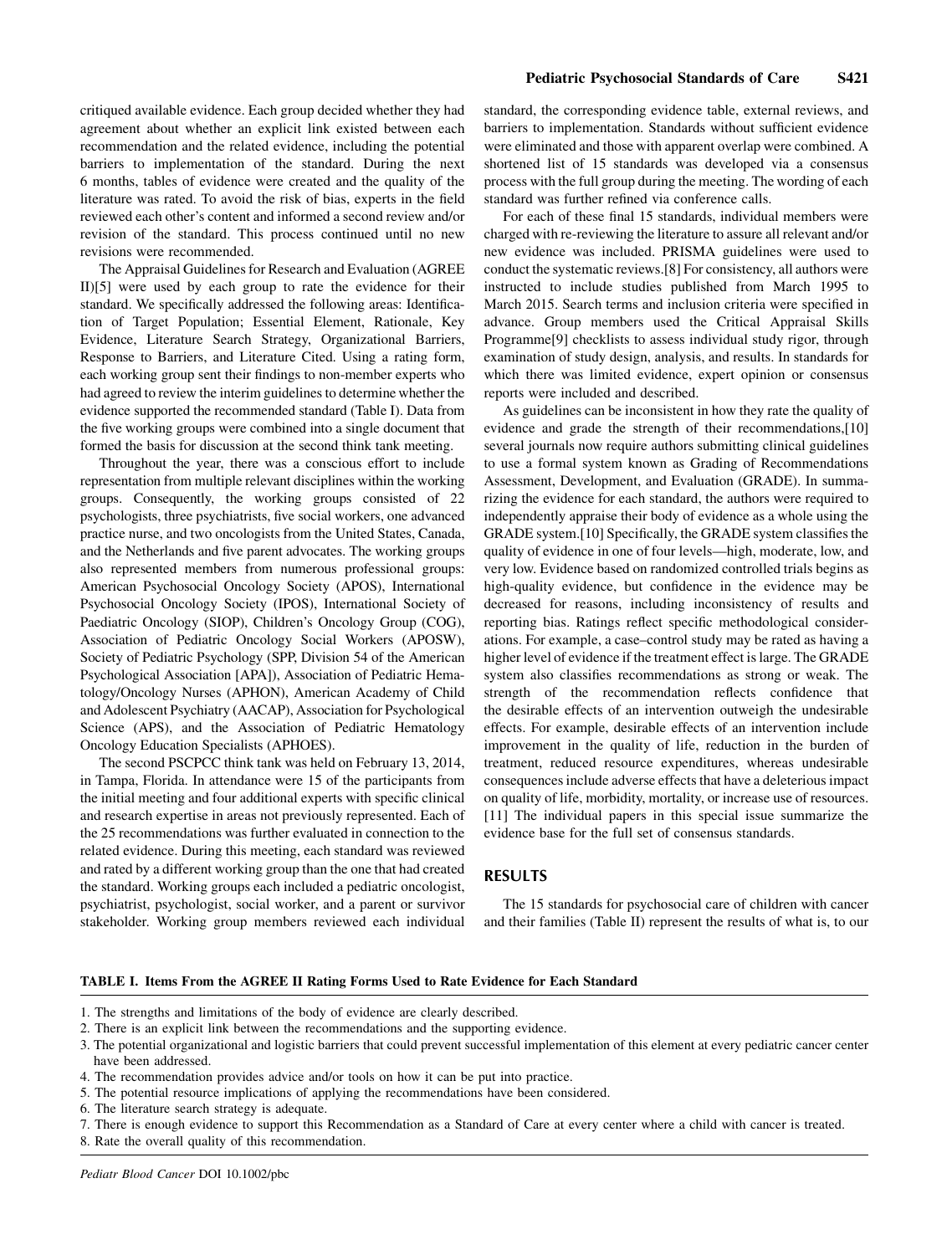| Standard |                                                                                                                                                                                                                                                                                                                                                                                                                                                                                                                                                                                                                                                                                                                                                                                                                                                                                                                                                                | <b>Studies</b><br>Reviewed | GRADE*                 |                |
|----------|----------------------------------------------------------------------------------------------------------------------------------------------------------------------------------------------------------------------------------------------------------------------------------------------------------------------------------------------------------------------------------------------------------------------------------------------------------------------------------------------------------------------------------------------------------------------------------------------------------------------------------------------------------------------------------------------------------------------------------------------------------------------------------------------------------------------------------------------------------------------------------------------------------------------------------------------------------------|----------------------------|------------------------|----------------|
|          |                                                                                                                                                                                                                                                                                                                                                                                                                                                                                                                                                                                                                                                                                                                                                                                                                                                                                                                                                                |                            | Quality of<br>Evidence | Recommendation |
| 1.       | Youth with cancer and their family members should routinely receive systematic<br>assessments of their psychosocial health care needs.                                                                                                                                                                                                                                                                                                                                                                                                                                                                                                                                                                                                                                                                                                                                                                                                                         | 149                        | High                   | Strong         |
| 2.       | Patients with brain tumors and others at high risk for neuropsychological deficits as a result<br>of cancer treatment should be monitored for neuropsychological deficits during and after<br>treatment.                                                                                                                                                                                                                                                                                                                                                                                                                                                                                                                                                                                                                                                                                                                                                       | 129                        | High                   | Strong         |
| 3.       | Long-term survivors of child and adolescent cancers should receive yearly psychosocial<br>screening for: a) adverse educational and/or vocational progress, social and relationship<br>difficulties; b) distress, anxiety, and depression and c) risky health behaviors.                                                                                                                                                                                                                                                                                                                                                                                                                                                                                                                                                                                                                                                                                       | 93                         | Moderate to High       | Strong         |
|          | Adolescent and young adult survivors and their parents should receive anticipatory guidance<br>on the need for life-long follow-up care by the time treatment ends and repeated at each<br>follow-up visit.**                                                                                                                                                                                                                                                                                                                                                                                                                                                                                                                                                                                                                                                                                                                                                  |                            | Low to moderate        | Strong         |
| 4.       | Youth with cancer and their family members should have access to psychosocial support and<br>interventions throughout the cancer trajectory and access to psychiatry as needed.                                                                                                                                                                                                                                                                                                                                                                                                                                                                                                                                                                                                                                                                                                                                                                                | 173                        | High                   | Strong         |
| 5.       | Pediatric oncology families are at high risk for financial burden during cancer treatment<br>with associated negative implications for quality of life and parental emotional health.<br>Assessment of risk for financial hardship should be incorporated at time of diagnosis for all<br>pediatric oncology families. Domains of assessment should include risk factors for<br>financial hardship during therapy including: pre-existing low-income or financial<br>hardship, single parent status, distance from treating center, anticipated long/intense<br>treatment protocol, and parental employment status.<br>Targeted referral for financial counseling and supportive resources (including both<br>governmental and charitable supports) should be offered based on results of family<br>assessment.<br>Longitudinal reassessment and intervention should occur throughout the cancer treatment<br>trajectory and into survivorship or bereavement. | 24                         | Moderate               | Strong         |
| 6.       | Parents and caregivers of children with cancer should have early and ongoing assessment of<br>their mental health needs. Access to appropriate interventions for parents and caregivers<br>should be facilitated to optimize parent, child and family well-being.                                                                                                                                                                                                                                                                                                                                                                                                                                                                                                                                                                                                                                                                                              | 138                        | Moderate               | Strong         |
| 7.       | Youth with cancer and their family members should be provided with psychoeducation,<br>information, and anticipatory guidance related to disease, treatment, acute and long-term<br>effects, hospitalization, procedures, and psychosocial adaptation.<br>Guidance should be tailored to the specific needs and preferences of individual patients and<br>families and be provided throughout the trajectory of cancer care.                                                                                                                                                                                                                                                                                                                                                                                                                                                                                                                                   | 23                         | Moderate               | Strong         |
| 8.       | Youth with cancer should receive developmentally appropriate preparatory information<br>about invasive medical procedures. All youth should receive psychological intervention<br>for invasive medical procedures.                                                                                                                                                                                                                                                                                                                                                                                                                                                                                                                                                                                                                                                                                                                                             | 65                         | Low (education)        | Strong         |
|          |                                                                                                                                                                                                                                                                                                                                                                                                                                                                                                                                                                                                                                                                                                                                                                                                                                                                                                                                                                |                            | High (interventions)   | Strong         |
| 9.       | Children and adolescents with cancer should be provided opportunities for social interaction<br>during cancer therapy and into survivorship following careful consideration of the<br>patients' unique characteristics, including developmental level, preferences for social<br>interaction, and health status.<br>The patient, parent(s) and a psychosocial team member (e.g., designee from child life,<br>psychology, social work, or nursing) should participate in this evaluation at time of<br>diagnosis, throughout treatment and when the patient enters survivorship; it may be<br>helpful to include school personnel or additional providers.                                                                                                                                                                                                                                                                                                     | 64                         | Moderate               | Strong         |
| 10.      | Siblings of children with cancer are a psychosocially at-risk group and should be provided<br>with appropriate supportive services. Parents and professionals should be advised about<br>ways to anticipate and meet siblings' needs, especially when siblings are unable to visit<br>the hospital regularly.                                                                                                                                                                                                                                                                                                                                                                                                                                                                                                                                                                                                                                                  | 125                        | Moderate               | Strong         |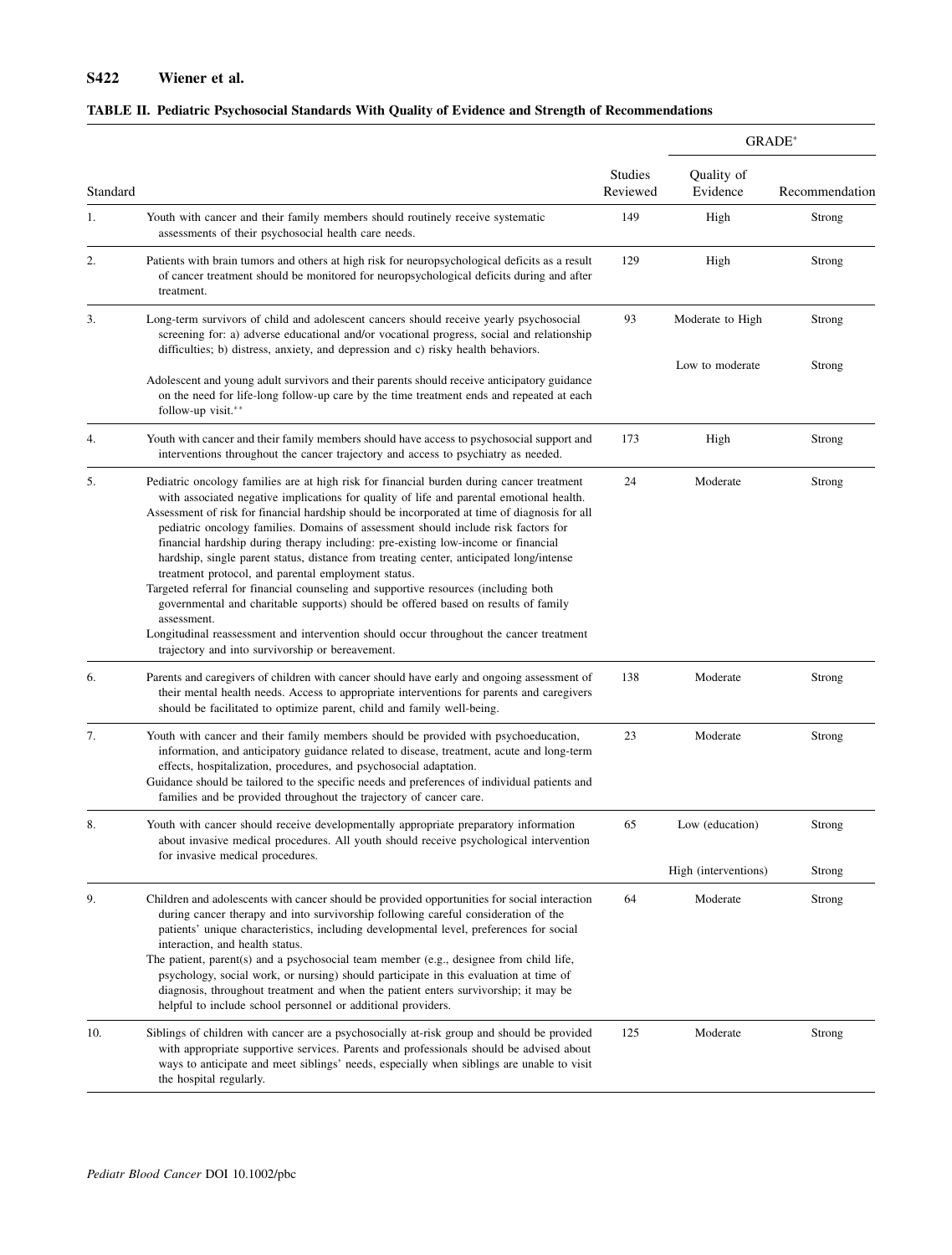#### TABLE II. (Continued)

| Standard |                                                                                                                                                                                                                                                                                                                                                                                                                                                                                                                                                     |                            | GRADE*                 |                |
|----------|-----------------------------------------------------------------------------------------------------------------------------------------------------------------------------------------------------------------------------------------------------------------------------------------------------------------------------------------------------------------------------------------------------------------------------------------------------------------------------------------------------------------------------------------------------|----------------------------|------------------------|----------------|
|          |                                                                                                                                                                                                                                                                                                                                                                                                                                                                                                                                                     | <b>Studies</b><br>Reviewed | Quality of<br>Evidence | Recommendation |
| 11.      | In collaboration with parents, school-age youth diagnosed with cancer should receive school<br>reentry support that focuses on providing information to school personnel about the<br>patient's diagnosis, treatment, and implications for the school environment and provides<br>recommendations to support the child's school experience. Pediatric oncology programs<br>should identify a team member with the requisite knowledge and skills who will<br>coordinate communication between the patient/family, school, and the health care team. | 17                         | Low                    | Strong         |
| 12.      | Adherence should be assessed routinely and monitored throughout treatment.                                                                                                                                                                                                                                                                                                                                                                                                                                                                          | 14                         | Moderate               | Strong         |
| 13.      | Youth with cancer and their families should be introduced to palliative care concepts to<br>reduce suffering throughout the disease process regardless of disease status. When<br>necessary youth and families should receive developmentally appropriate end of life care<br>[which includes bereavement care after the child's death].                                                                                                                                                                                                            | 73                         | Moderate               | Strong         |
| 14.      | A member of the health care team should contact the family after a child's death to assess<br>family needs, to identify those for negative psychosocial sequelae, to continue care, and to<br>provide resources for bereavement support.                                                                                                                                                                                                                                                                                                            | 95                         | Moderate               | Strong         |
| 15.      | Open, respectful communication and collaboration among medical and psychosocial<br>providers, patients and families is essential to effective patient- and family-centered care.<br>Psychosocial professionals should be integrated into pediatric oncology care settings as<br>integral team members and be participants in-patient care rounds/meetings.                                                                                                                                                                                          | 35                         | Moderate               | Strong         |
|          | Pediatric psychosocial providers should have access to medical records and relevant reports<br>should be shared among care team professionals, with psychological report interpretation<br>provided by psychosocial providers to staff and patients/families for patient care<br>planning. Psychosocial providers should follow documentation policies of the health<br>system where they practice in accordance with ethical requirements of their profession<br>and state/federal laws.                                                           |                            | Low                    | Strong         |
|          | Pediatric psychosocial providers must have specialized training and education and be<br>credentialed in their discipline to provide developmentally-appropriate assessment and<br>treatment for children with cancer and their families. Experience working with children<br>with serious, chronic illness is crucial as well as ongoing relevant supervision/peer<br>support.                                                                                                                                                                      |                            | Low                    | Low            |

Quality of Evidence: High, Moderate, Low or Very Low. Strength of Recommendation: Strong or Weak (based on GRADE quality criteria). [10,11] \*\* Papers reviewed from January 2011–April 2015 to supplement the COG LTFU guidelines.

knowledge, the largest, comprehensive review of this large psychosocial literature. The systematic reviews conducted across the standards involved 66 authors and a total of 1,217 studies. The evidence included quantitative, qualitative, and mixed method studies. Meta-analyses, systematic reviews, and consensus reports and recommendations from relevant professional organizations provided additional evidence.

Table II also summarizes the systematic assessment of the quality of the evidence and strength of each of the recommendations. The strongest evidence (e.g., high quality) was found for four standards: Psychosocial assessment during cancer treatment[12] and in survivorship;[13] neurocognitive monitoring for children at risk;[14] psychosocial support;[15] and interventions for painful procedures.[16] Although based on a less rigorous literature, moderate evidence was found for assessment of financial issues; [17] addressing behavioral health issues of parents;[18] psychoeducation;[19] social interaction;[20] supportive services for siblings;[21] assessment and monitoring of adherence;[22] early integration of palliative care;[23] and bereavement.[24] Mixed moderate and high quality of evidence was found for survivorship. [13] and moderate-to-low quality of evidence was found for communication, documentation, and training.[25] Low-quality

evidence was found for school re-entry[26] and information about invasive medical procedures.[16]

As noted earlier, the GRADE system also classifies recommendations as strong or weak, with the strength of the recommendation reflecting confidence that the desirable effects of an intervention outweigh the undesirable effects.[10,11] Even in the absence of strong research evidence, recommendations can be strong if there are multiple expert groups coming to highly consensual conclusions. Although there is variability in the quality of evidence across standards, based on the risk-benefit ratios, practice-based evidence, and consensus, strong recommendations were made for the implementation of each of the 15 standards.

## **DISCUSSION**

The goal of this process was to provide evidence- and consensus-based standards for services considered essential for all children diagnosed with cancer and their families regardless of treatment setting. Through this rigorous process, standards of care for children with cancer and their families were developed. The standards provide a starting point for cancer centers to identify essential elements of comprehensive psychosocial care.

Pediatr Blood Cancer DOI 10.1002/pbc